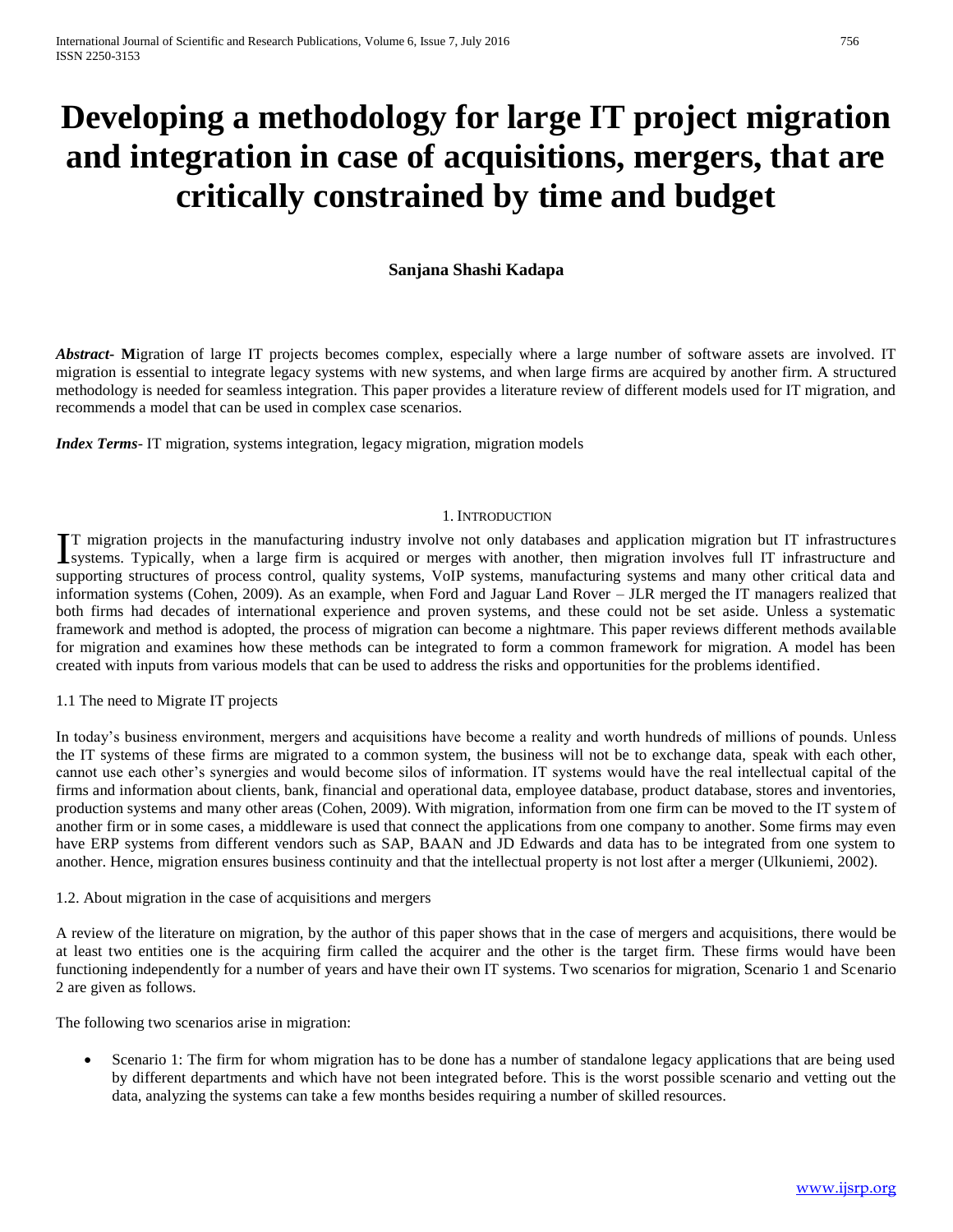Scenario 2: The firm already has an integrated ERP system and in this case the merging and integration can be done with the least expense and time.

The author of this paper would take the perspective that migration of large projects is best done with a project management approach. A large migration project would have a number of milestones, deliverables, stakeholders and resources. Resources include the system engineers, end users from departments such as manufacturing or marketing, etc. and the appropriate hardware and software. By adopting a project management perspective, it is possible to act within the time and cost constraints.

## 2.2. Information that is Migrated

The term migration and integration refer to specific applications in the migration scenarios that have to be migrated. There are a number of operating systems with different architectures for the applications. These applications would be coded in different languages and they would have different user interfaces and different types of datasets. Following figure shows some of the assets that can be migrated.

| <b>LANGUAGE/CODE</b>                                                                                                                                                                                                                                                                                                                                                                                                                                                                                                                                                      | <b>ARCHITECTURE</b>                                                                                                                                                                                                                                                                                                                                                                                                                                                                                 | <b>OPERATING SYSTEM</b>                                                                                                                                                                                                                                                     |
|---------------------------------------------------------------------------------------------------------------------------------------------------------------------------------------------------------------------------------------------------------------------------------------------------------------------------------------------------------------------------------------------------------------------------------------------------------------------------------------------------------------------------------------------------------------------------|-----------------------------------------------------------------------------------------------------------------------------------------------------------------------------------------------------------------------------------------------------------------------------------------------------------------------------------------------------------------------------------------------------------------------------------------------------------------------------------------------------|-----------------------------------------------------------------------------------------------------------------------------------------------------------------------------------------------------------------------------------------------------------------------------|
| <b>MIGRATIONS</b>                                                                                                                                                                                                                                                                                                                                                                                                                                                                                                                                                         | <b>MIGRATIONS</b>                                                                                                                                                                                                                                                                                                                                                                                                                                                                                   | <b>MIGRATIONS</b>                                                                                                                                                                                                                                                           |
| • VB OR ASP TO VB NET<br>$\cdot$ VB TO C# .NET<br>$\cdot$ C OR C++ TO .NET<br>$\cdot$ C OR C++ TO J2EE<br>· VB/ASP TO J2EE<br>· POWERBUILDER TO J2EE<br><b>POWERBUILDER TO .NET</b><br><b>COBOL TO .NET</b><br>← COBOL TO J2EE<br><b>RPG TO .NET</b><br><b>RPG TO J2EE</b><br><b>DELPHI TO C#</b><br><b>DATA MIGRATIONS</b><br>- SYBASE TO ORACLE<br>- SYBASE TO MS SOL<br><b>SERVER 2000</b><br>· MS SOL SERVER TO<br>ORACLE<br>• DB2 TO MS SOL SERVER<br>· DB2 TO ORACLE<br>· LEGACY FILE-BASED<br><b>SYSTEM TO DB2</b><br>$\cdot$ SQL SERVER 6.5 TO<br>SQL SERVER 2000 | <b>LEGACY TO WEB</b><br><b>ENABLEMENT</b><br><b>CLIENT SERVER</b><br>TO N-TIER<br><b>CLIENT SERVER TO</b><br><b>WEB SERVICES</b><br><b>CLIENT SERVER TO SOA</b><br><b>MIGRATIONS STRUC-</b><br><b>TURED TO OOPS</b><br>(OBJECT-ORIENTED<br>PROGRAMMING.<br><b>SYSTEMS)</b><br><b>USER INTERFACE</b><br><b>MIGRATIONS</b><br><b>LEGACY CHARACTER-</b><br><b>BASED UI TO GRAPHICAL</b><br><b>USER INTERFACE (GUI)</b><br><b>EX-WINDOWS-BASED UI</b><br>ON UNIX MACHINES TO<br><b>WINDOWS-BASED UI</b> | <b>DOS TO WINDOWS</b><br>UNIX (AIX, SOLARIS,<br><b>HP-UX) TO WINDOWS</b><br>WINDOWS TO LINUX<br>UNIX TO LINUX<br>DG UNIX TO IBM AIX<br><b>LEGACY MAINFRAME</b><br><b>TO UNIX</b><br><b>MAINFRAME TO</b><br><b>WINDOWS</b><br>C TO C TO UNISYS, UNIX.<br><b>INFORMIX 4GL</b> |

Figure 2.4 Assets that can be migrated (Wu, 2007)

A migration exercise can involve one or more of the more activities that are indicated in the above figure. When migration is done at the database level or at the operating system and the architecture level, then the cost and schedule is more. When it is to be done at the user interface level or at the language and code level, then the efforts are lesser.

#### 2. LITERATURE REVIEW – MIGRATION METHODOLOGIES AND FRAMEWORKS

The literature review would attempt to cover the areas that are illustrated in the above figure. This type of literature review would ensure that the current business process and strategy are analyzed along with a selection of the strategy and architecture. Migration would also involve a change management approach and this should be evident in the review. In the next sections, some popular methodologies and frameworks are briefly discussed. A critique is provided for each method and the decision of either Recommended or Not Recommended is given. In some cases, a decision of Partly Recommended is also suggested.

Migration methodologies and frameworks would depend on the extent of migration to be done. It should also be noted that migration is not related to only technology issues but a change management approach has to be adopted and there are issues related to HR,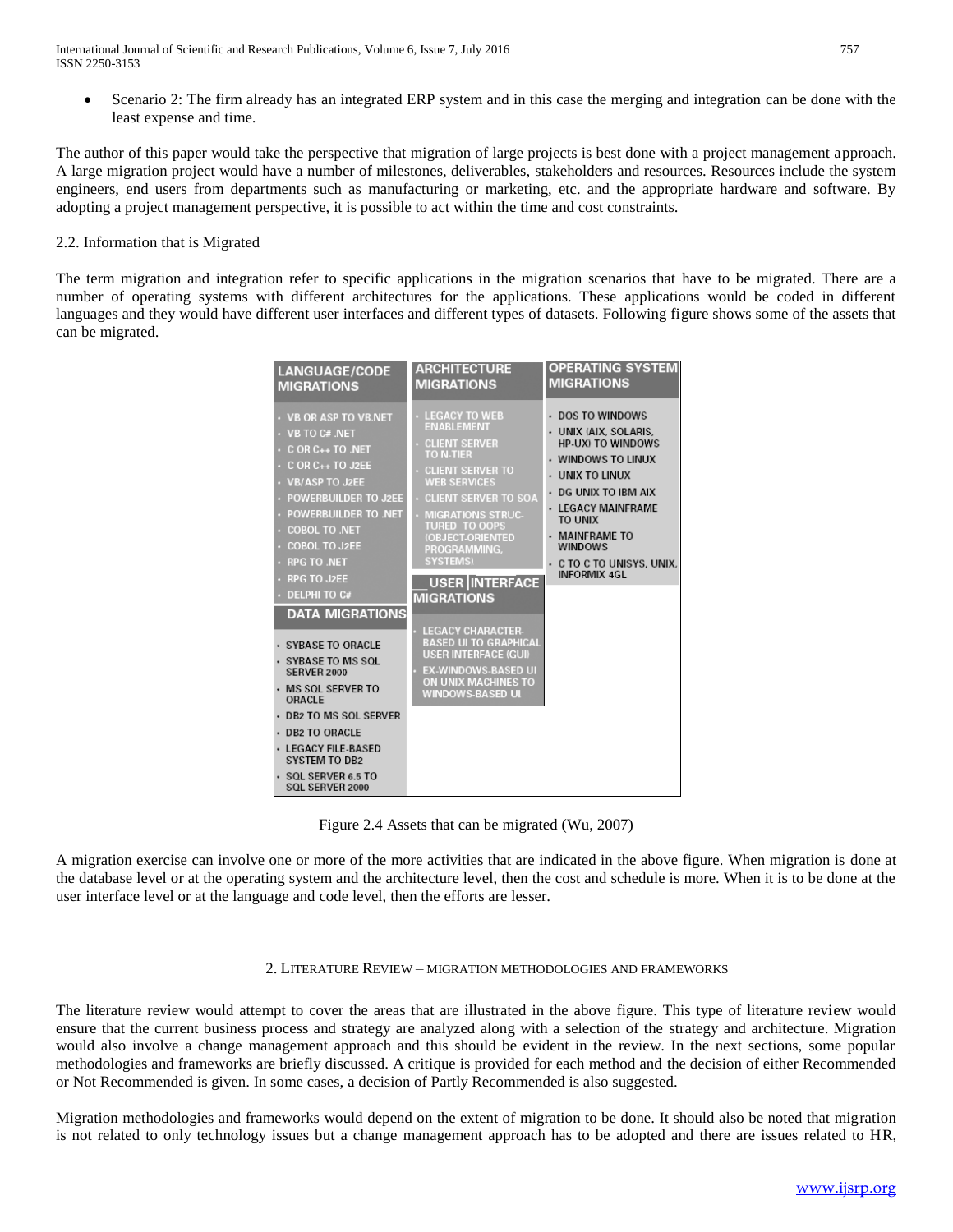process management and strategic management. Migration can be regarded as an opportunity to improve both the organization processes (Teppe, 2009). The following figure illustrates the process model for migration.



Figure 2.1. Process model for migration (Krell, 2005)

## 2.1. Types of Migration

Some common types of migration are:

Complete Migration: In this type, all the assets are migrated and intermediate validation of the business rules is not allowed. The strategy is risk prone and prior evaluation is not possible.

Iterative Migration: Migration is done as per the modules and components required and thus there is greater control over costs and time. However, the application has to be well organized as per modules.

Limited Migration: Only one component is selected and migrated. The component may also be improved and upgraded as per requirement.

Vertical Migration: Migration is done by replacing each tier of application through all the tiers. However, the method is possible when each tier of the application is isolated and would have a minimal impact on the system.

Horizontal Migration: An entire tier is migrated without migrating other tiers. This is possible where applications have large quantities of servers, shared code and complex middle tiers

2.2. SDM/ PPM methodology at Ford and JLR

Ford and JLR have developed an integrated solution that combines two discrete models, project management methodology to the solution delivery model called the SDM/ PPM model. These two models are discrete and different but they are integrated so that project management techniques do not remain a theory but also tell the project manager as to what has to be done. (One IT PPM Team, 2004).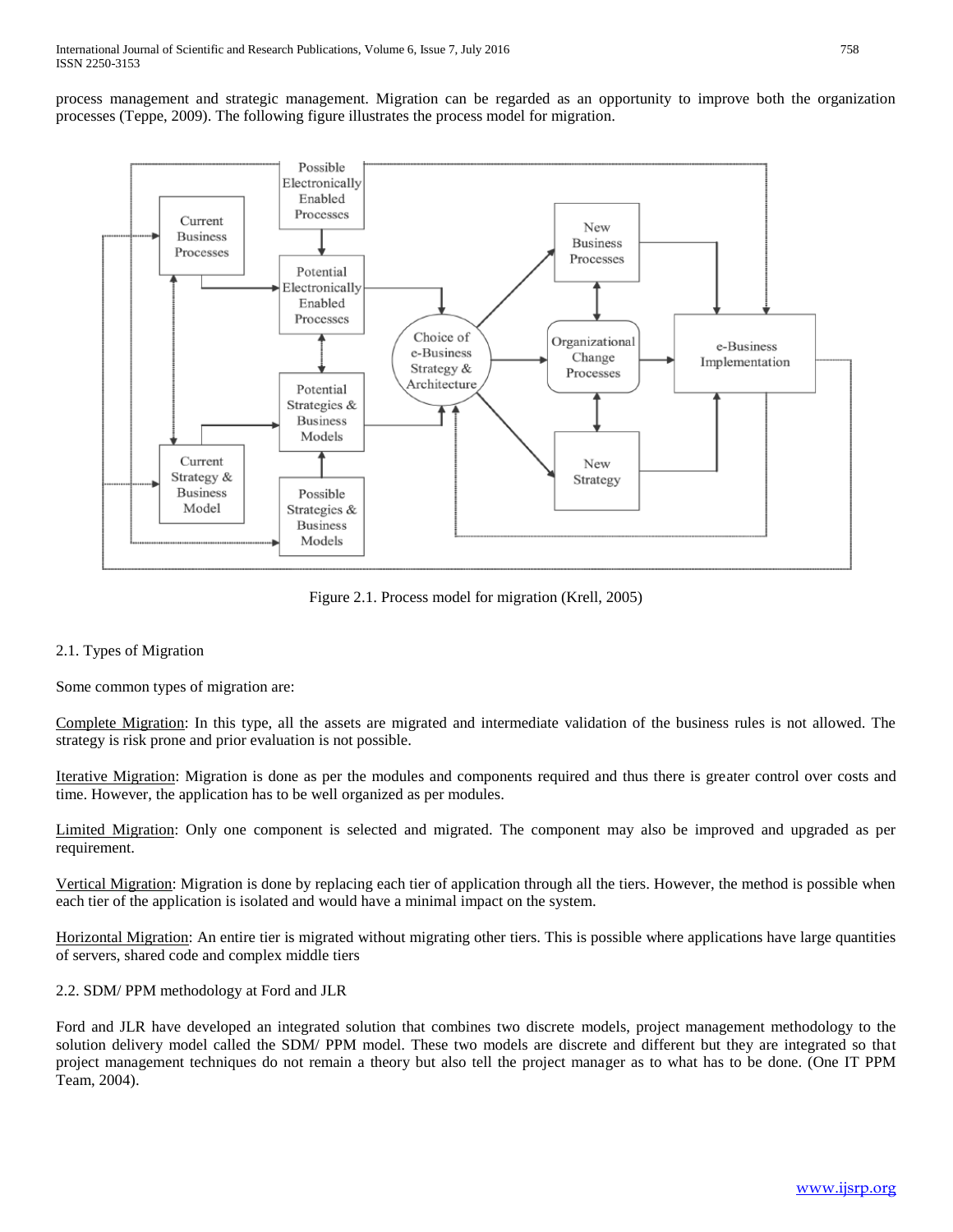

Figure 2.2. SDM/ PPM Model at Ford (One IT PPM Team, 2004)

Critique: This method has to be strictly monitored by ensuring that software improvement and upgrades do not creep into the project. Overall, it can be combined with the six-sigma method and other methods for migrating manufacturing projects. Recommended.

## 2.3. Prince 2 Model

Projects IN Controlled Environments method allows project management as per a defined framework. The method specifies the procedures used to carry out coordination between activities and people involved in the project. It helps to carry out the project design and supervision and offers contingencies for making changes if required. Each process would have important inputs and outputs with a number of activities required to carry them out. The method allows for the control and management of resources efficiently (Udechukwu, 2007).

Critique: The model is commendable when the framework is clearly defined and scope creep is reduced. However, in large migration projects, unknown variables are a reality and hence the model is inappropriate. Not Recommended.

#### 2.4. Six Sigma Model

The methodology attempts to align problem solvers to Customer needs and Business Goals driven from the top, improves business measurements and competitiveness. It is a step-by-step approach to reducing variation, increasing quality, customer satisfaction, and, in time, market share. The methodology is based on six phases termed as DMAIC that stands for Define, measure, analyze, improve and control. There are twelve steps that make up the phases and each phase has a set of steps that have to run sequentially.

Critique: The method is best used along with RUP or the SDM/ PPM method. It is most appropriate for manufacturing environment where rejections and rework become very expensive. Recommended.

#### 2.5. Waterfall Method

The method is used mainly for development projects where each step flows like a waterfall. There are different steps such as requirements, design, implementation, verification and maintenance. It was used in the manufacturing and construction industry and requires that each step must be perfected before the next one can commence. A very high reliability can be achieved with this method (McConnell, 2006).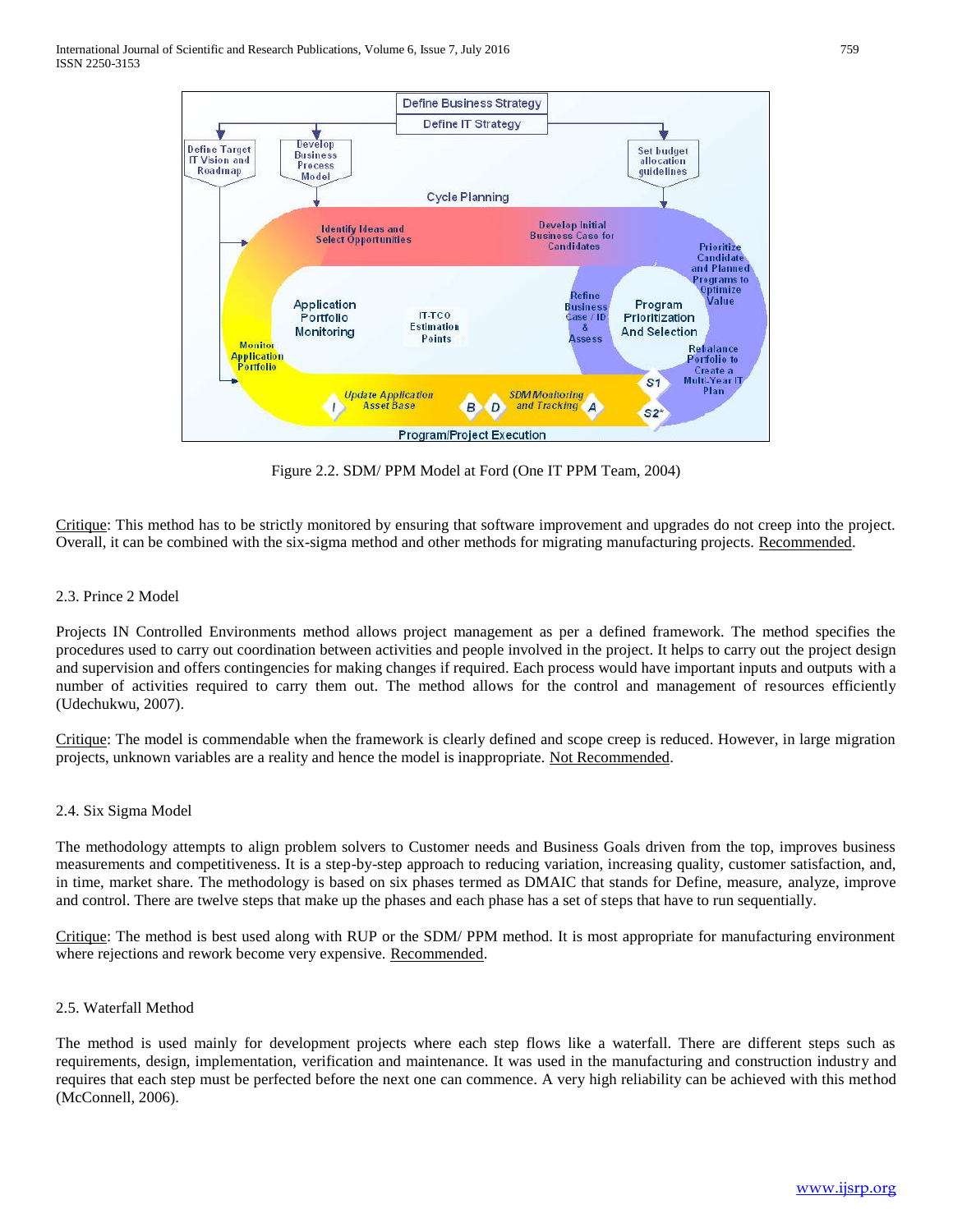International Journal of Scientific and Research Publications, Volume 6, Issue 7, July 2016 760 ISSN 2250-3153

Critique: In large IT migration projects, unknown variables and factors emerge and must be accommodated in the project plan. Waterfall does not all rectification and modification of previous steps. Hence, this model is not suitable. Not Recommended.

### 2.6. Agile Method

Agile methodology is uses elements of iterative development and cooperation with cross-functional teams. When the teams are highly motivated, well adapted with high teamwork and accountability, then the method can be used. The method believes in creating small functional units that can be developed quickly (Cohen, 2004).

Critique: While the method is highly flexible and allows for quick development, it cannot be used for the whole project since integration would be a major problem. It can be used for small modules and functionalities of the system. Recommended Partly.

## 2.7. Iterative Method

The iterative method is the base methodology and framework from which some other models such as RUP and agile have been developed. The method is cyclic in structure and starts with the initial planning and ending in the final deployment. The method allows teams members to learn from past mistakes and then develop more mature processes (Fujita, 2003).

Critique: The method while allowing teams to learn and develop skills cannot be considered for migration projects that are constrained by time and budget. Hence this method is considered more as a guiding philosophy rather than as the main framework. Recommended Partly.

## 2.8. SCRUM Method

SCRUM is used in smaller software development process when targets are clearly defined and the variables are controlled. In such cases, different phases of the project would overlap and small teams would handle each phases, guiding and handholding till the next phase takes shape (Fujita, 2003).

Critique: The method cannot be used for large complex IT migration projects since the deliverables are many and variables often uncontrolled. Not Recommended.

#### 2.9. RUP Method

The Rational Unified Process was introduced by IBM for the software industry where iterative development of software was. Different elements in the methodology will be selected by the project teams as per their requirements. There are different phases in the framework and they are inception, elaboration, construction and transition (Fujita, 2003).

Critique: The method has been adopted in the methodology adopted by Ford and JLR. Recommended.

#### 2.10. Six Step Migration Methodology

The migration process is typically run as a project management with a structured set of steps. Following figure, show the recommended six step process (Harriman, 2004).



Figure 2.3. Six Step Migration methodology (Harriman. 2004)

Critique: The method is best used when migration is to be done at the application level. It can be used for migration of applications such as SCM, Finance, and HRM. Recommended Partly.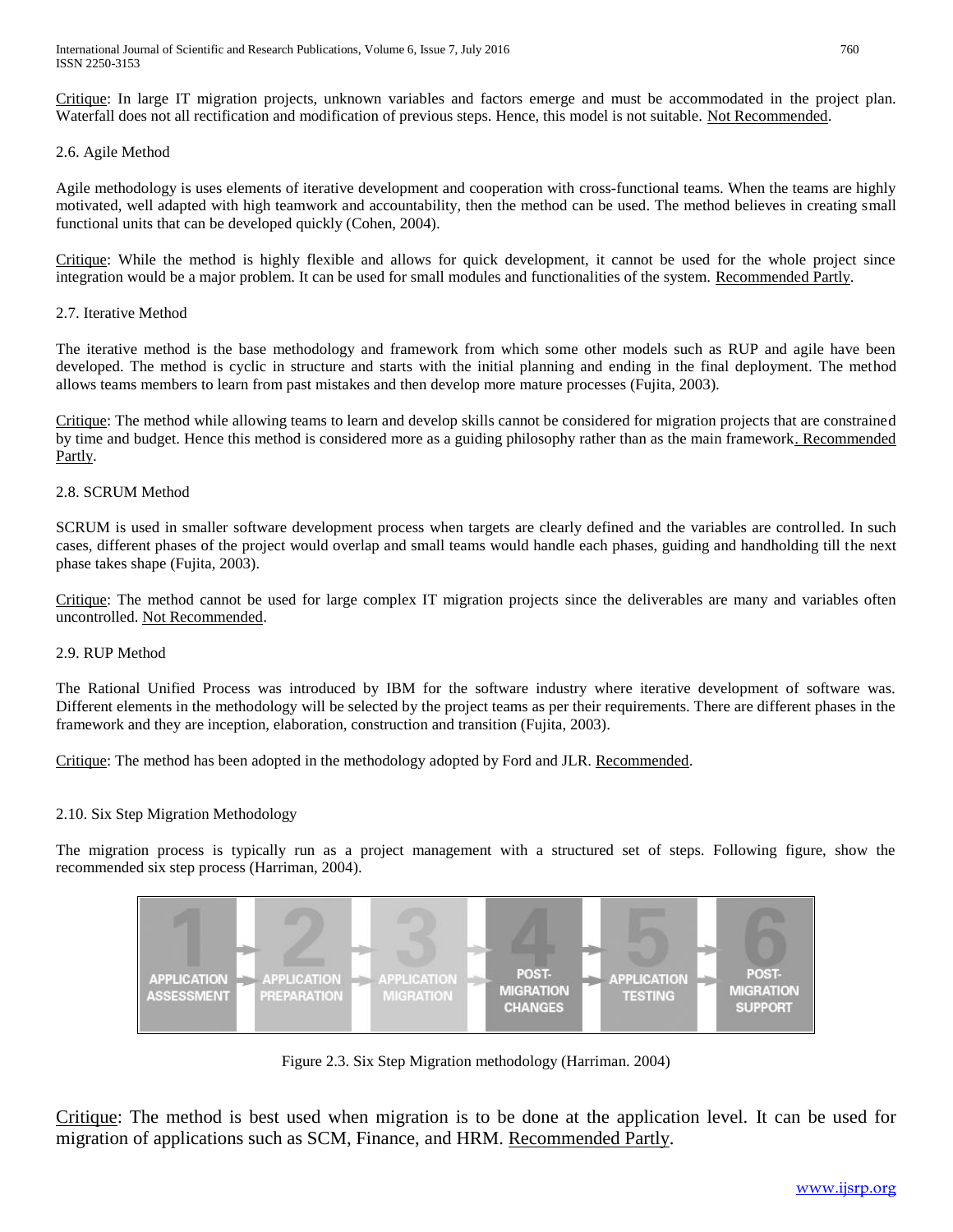## 2.11. SOA and Migration for Cost and Time Constraints

The author of this paper comments after an extensive literature review about the emergence of SOA as the best method to control costs and budgets. SOA is an architectural pattern that says that computational units such as system modules should be loosely coupled through their service interfaces for delivering the desired functionality. Following figure shows the typical SOA interactions.



Figure 2.4. Typical SOA Interactions (Peng, 2008)

A review of the literature by the author of this paper shows that the services can be based on any platforms such as Corba, Jini, Web Services, and Mainframes and so on. With the introduction of enterprise application integration tools, firms have addressed the challenges of migration extremely well. Vendors such as webMethods, Tibco, and SeeBeyond provide enterprise application integration - EAI tools that can connect packaged applications and custom applications across the enterprise using either a single bus or a hub for all kinds of integration needs. The challenge for migration to be effective is that down to the tables and row levels, the system should know where to write what data. With SOA, for example, an employee information service with operations such as getContactDetails, getPersonalDetails, or searchEmployeeByLastName can act as a single source for employee related data (Aversano, 2001). Following figure shows the functional layer concepts in SOA.



Figure 2.5. Functional layers in SOA (Portier, 2007)

As seen in the above figure, the SOA would have a number of functional layers. The legacy system to be migrated and the new application to which migration takes place can be placed in different layers. The two systems can be connected by middleware or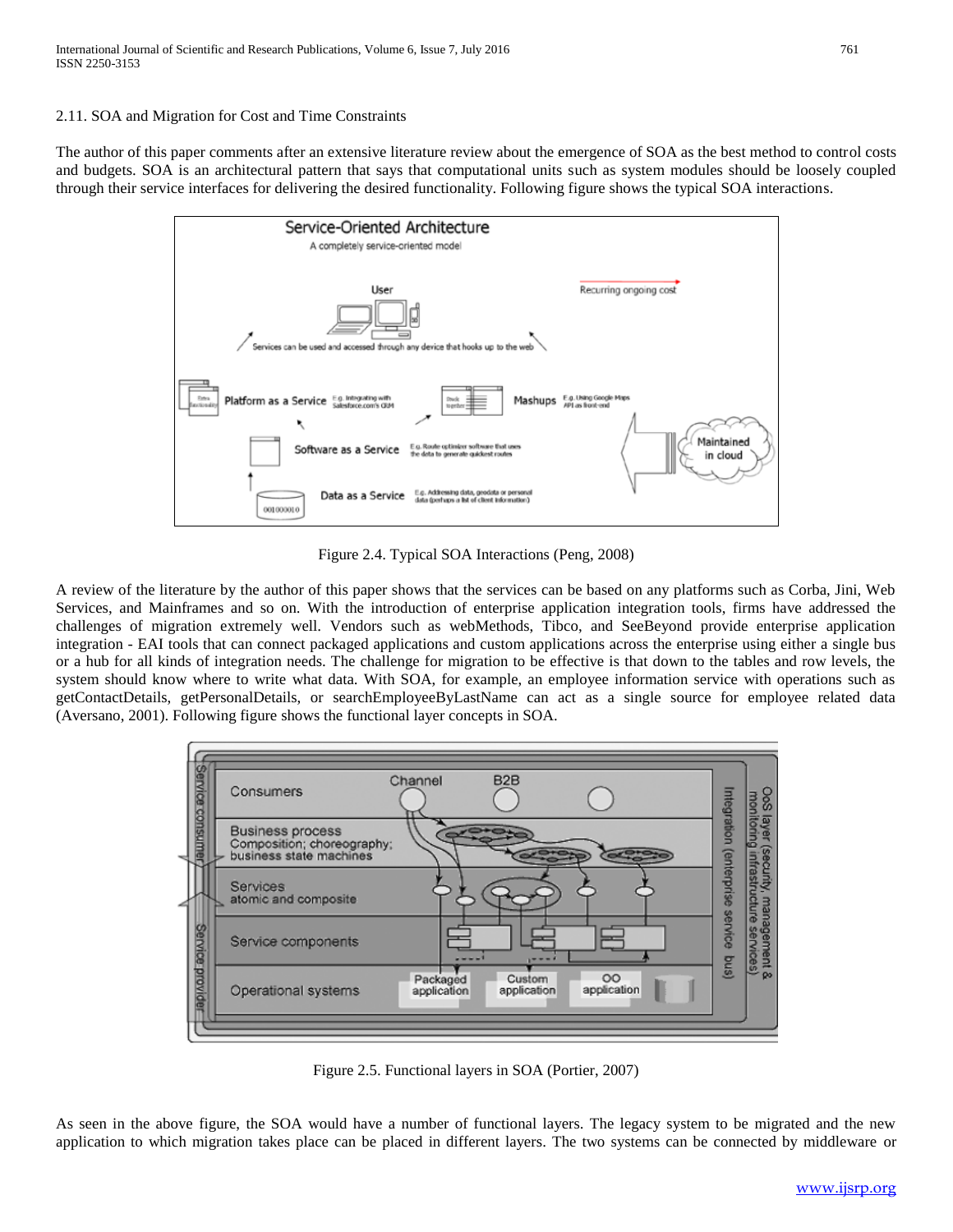service components and help users from both systems to retrieve data. SOA is more cost effective both in terms of time and money and it can be considered as a suitable alternative for enterprise integration.

## 2.1. Six Step Migration Methodology

The migration process can be split into six steps and these are briefly explained as below: Step 1- Application assessment: The application and the modules to be migrated is assessed for total cost of ownership, cost to benefit ratio, if migrating and carrying forward the module would be useful or no. The following questions have to be answered in this step.

| • What functionality does the application                                                                                                                                                                                                                                                                                                                                                                                    | . What is the application's size? How many                                                                                                                                                                                                                                                                                                      |
|------------------------------------------------------------------------------------------------------------------------------------------------------------------------------------------------------------------------------------------------------------------------------------------------------------------------------------------------------------------------------------------------------------------------------|-------------------------------------------------------------------------------------------------------------------------------------------------------------------------------------------------------------------------------------------------------------------------------------------------------------------------------------------------|
| possess that other applications or third-party                                                                                                                                                                                                                                                                                                                                                                               | lines of code, forms, user controls, modules,                                                                                                                                                                                                                                                                                                   |
| tools cannot reproduce?                                                                                                                                                                                                                                                                                                                                                                                                      | classes, and data source types exist?                                                                                                                                                                                                                                                                                                           |
| • What types of data and data transmission                                                                                                                                                                                                                                                                                                                                                                                   | . What are the application's functions,                                                                                                                                                                                                                                                                                                         |
| protocols does the application support?                                                                                                                                                                                                                                                                                                                                                                                      | properties, and types?                                                                                                                                                                                                                                                                                                                          |
| • What are the application's basic input and<br>output types, different interface points, and<br>external dependencies?<br>• Does the application handle legacy file for-<br>mats or high value business transactions?<br>• How would removal of the application<br>impact the organization?<br>• What is the current TCO for the application?<br>Would TCO improve if the application was<br>ported to the new environment? | • How complex is the application? What<br>application features are not supported,<br>resulting in a potential manual migration?<br>• Does the application depend on other tools<br>or use an internal mapping that generates<br>internal functional dependencies?<br>• Is the application currently undergoing<br>enhancements or code changes? |

This stage becomes very important as the complexities, costs and time required for the migration can be estimated. With these factors known, the efforts estimation becomes more accurate and hence the management can then decide whether to accept the cost and time required for the migration or to consider alternatives.

Step 2 - Application preparation: The second step is to prepare the application for migration. Some initial conditions have to be met before the migration starts and these are:

| • Provide all the relevant application                                                                       |  |
|--------------------------------------------------------------------------------------------------------------|--|
| documents and baselined source code to                                                                       |  |
| the migration team                                                                                           |  |
| • Supply functional experts to the migration<br>team for accurate understanding of<br>the project            |  |
| • Provide application source code that has not<br>undergone separate enhancements as the<br>migration begins |  |

Step 3 - Application migration: Migration commences in this step and done by using migration tools. By using such tools, overwriting, code replacement and other actions are done automatically. For areas where the code was not migrated automatically, manual intervention has to be done. Migration tools have some advantages as given below: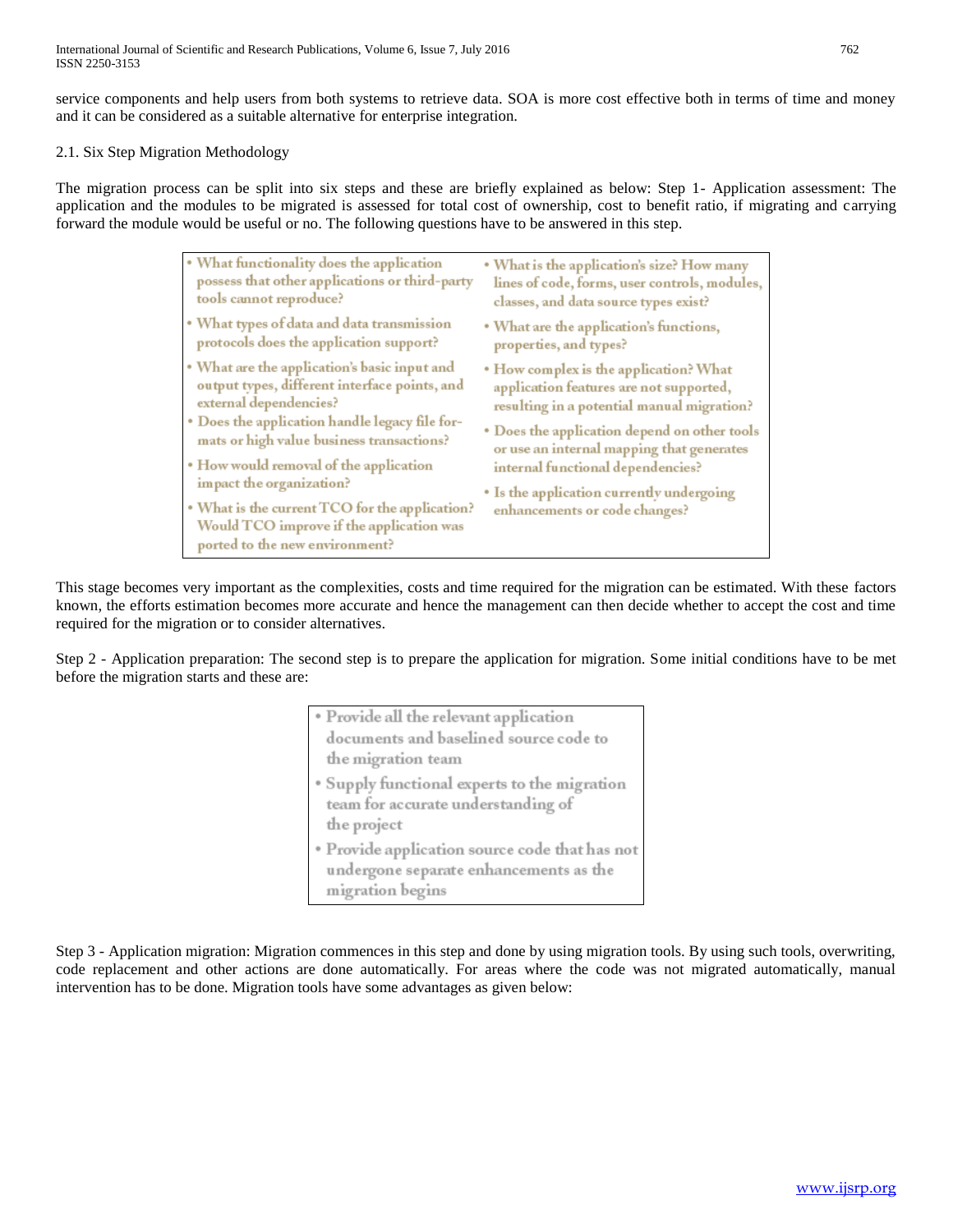| • Consider resource-consuming elements,<br>constructs, and features                                       |
|-----------------------------------------------------------------------------------------------------------|
| • Identify incompatible porting issues in the<br>application's code, build, and production<br>environment |
| · Remove dead code and obtain recommenda-<br>tions for improved coding style                              |
| • Analyze application components and<br>component relationships                                           |
| · Shorten migration timeframes by eliminat-<br>ing manual rewriting of unsupported code                   |
| · Simplify the migration process via<br>migration wizards                                                 |

A migration status report is usually generated to show where the code has not been updated automatically.

Step 4 - Post Migration Changes: In this step, code that has not been automatically updated is migrated manually. In some cases, manual rewriting of code is required to meet new objectives of the migration exercise and this effort can be substantial.

Step 5 - Application Testing: The migrated application is subjected to severe tests such as functional testing, load, volume and stress testing and other types of testing are carried out to ensure that the migrated application would perform as required. If required enhancements and upgrades can be suggested.

Step 6- Post Migration Support: Issues that arise when new application is used for some time are sorted out by the support team. There may be some bugs, errors, upgrades and other factor that have to be sorted out.

## 3. CRITICAL ANALYSIS AND DISCUSSIONS

In the previous chapter, a number of methods have been presented along with the justified comments of Recommended, Not Recommended and Partly Recommended. Methods that are not recommended are ignored in this chapter. The recommended methods are SDM/ PPM methodology at Ford and JLR; Six Sigma and Rational Unified Process. Methods that are Partly Recommended are Agile Method; Iterative method and Six Step Migration Methodology. The existing methods cannot be used as standalone models but they have to be merged with other models. A new model is recommended in this section, based on the above methods.

#### 3.1. A New Migration Methodology

There is sufficient published literature on constructing and evaluating business models. Osterwalder (2005) says, "A business model is a conceptual tool containing a set of objects, concepts and their relationships with the objective to express the business logic of a specific firm". Magretta (2002) suggests that "a good business model begins with an insight into human motivations and ends in a rich stream of profits". Shafer (2005) suggests that due care should be proposed while proposing a business model as the model would be applied to conditions and events that the author may not have considered. Based on the literature review, a business model is proposed for migration in joint ventures between two or more firms. Following figure illustrates the model.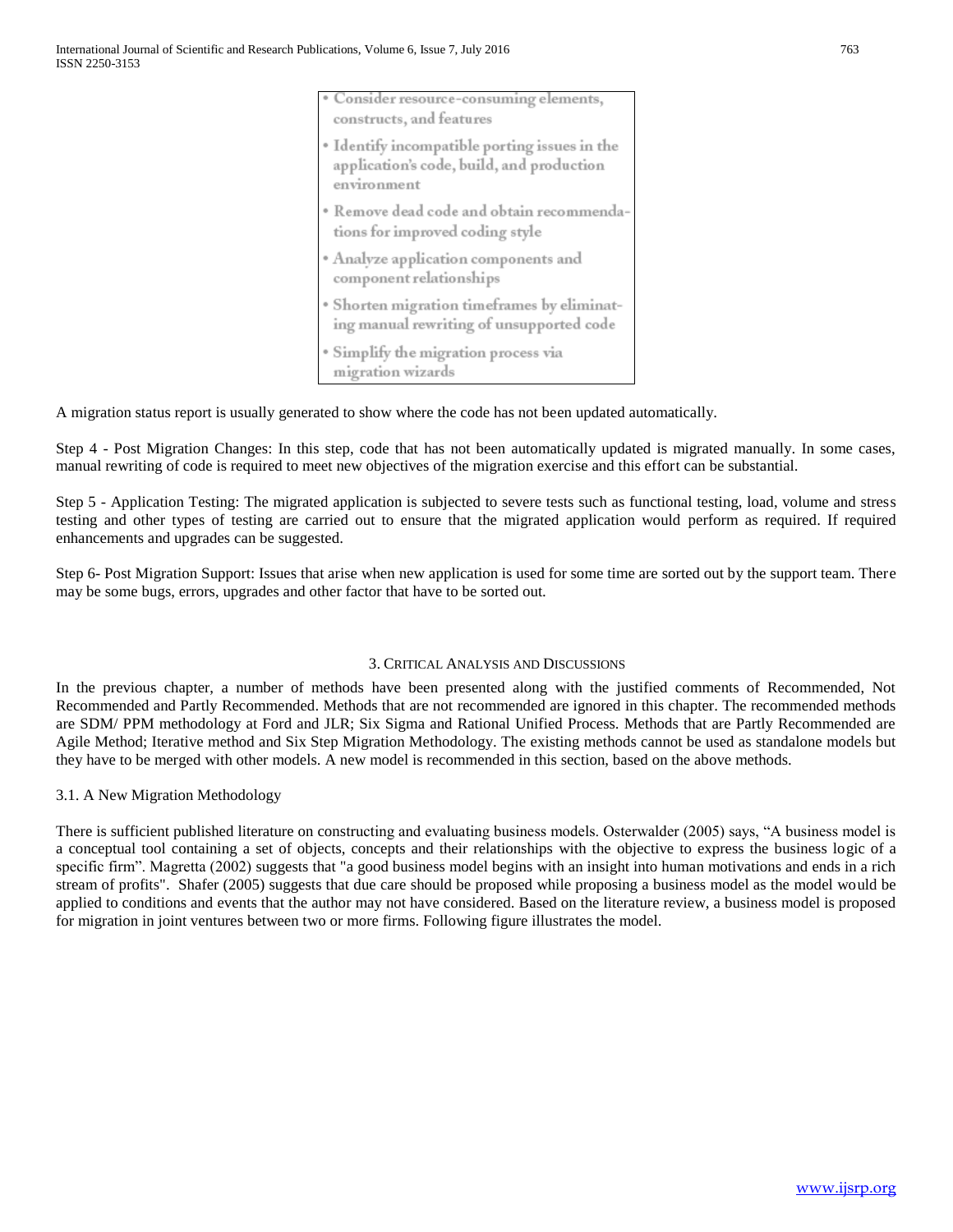

Figure 3.1. Developing a New Model for Migration (Authors Construct)

As seen in the above model, there are four phases for a JV and a risk management phase that is active through the whole project life.

Phase 1 Concept: In this phase, the project concept is framed and two or more partners and stakeholder have merged or acquired. The concept of migration of systems would begin at this stage.

Phase 2. Visualize: In this phase, activities such as setting common objectives, understanding what each partner wants and contribution expected from each other. Once these are drafted, then they have to be approved else the specifics have to be redrafted.

Phase 3. Detail: In this phase the JV details are set to granularity. Details of finance, cash flows, power structure, communication systems have to be set up. Next methodology, detailed plans have to be framed along with schedule and timelines. Next benchmarks and success indicators have to be defined to judge if the project is successful.

Phase 4. Implement: This is the implementation phase where the action plan is rolled out. There has to be continuous monitoring and feedback with corrective actions. Documentation of achievements, systems, process has to be done for future learning's. If the project meets the benchmarks of success indicators, then the project is deemed successful.

Risk Management: This process would occur through the life of project and various risks are identified. By using an open and transparent mode of communication, by sharing information and power, distrust can be avoided between the partners. Support: A number of methodologies that were reviewed are used as support systems for the migration project on a need basis.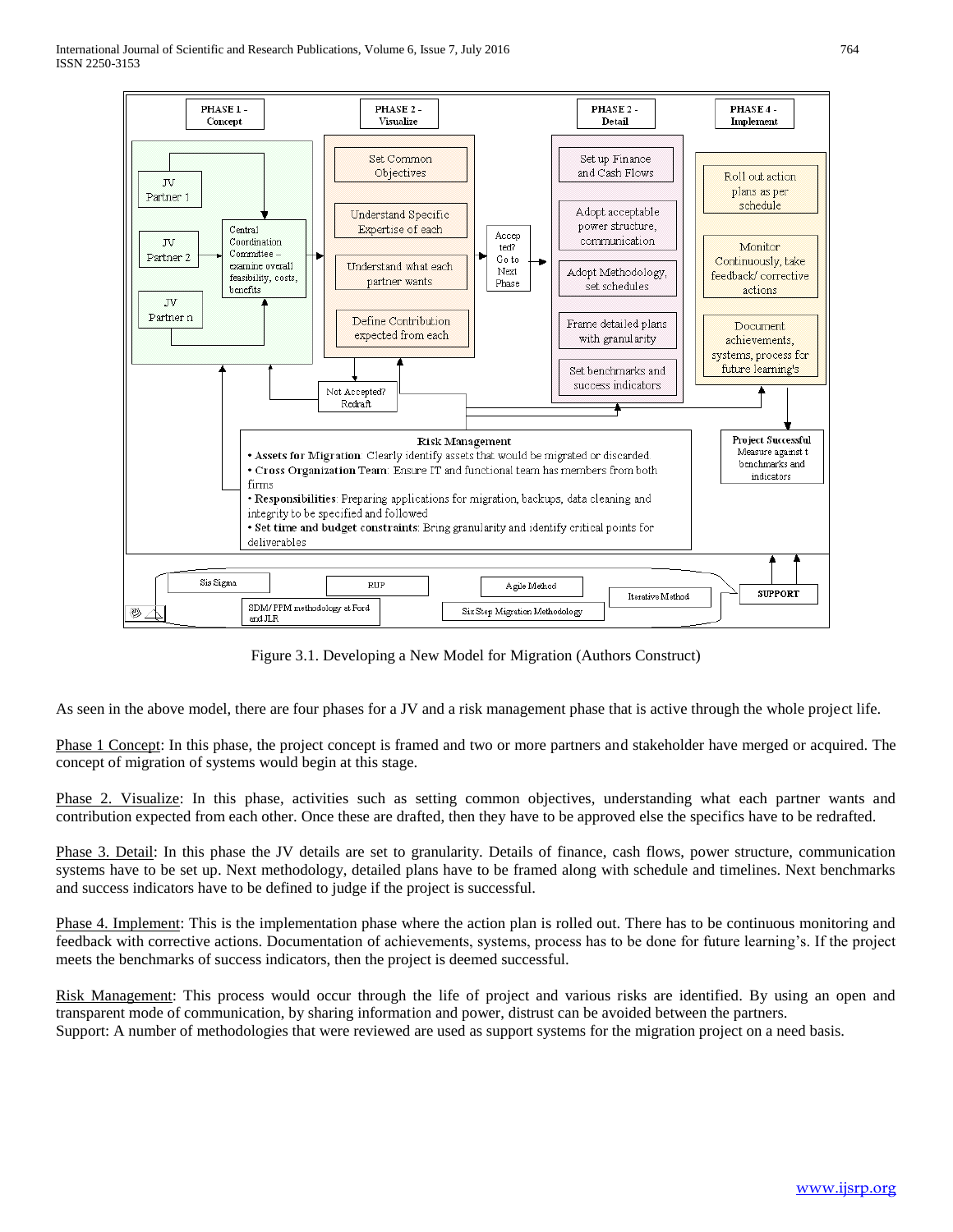#### 4. CONCLUSIONS

The paper has examined various methods and frameworks that could be used for migrating large projects with special significance in the manufacturing industry. A number of models are available and the review provided a brief list of some models. However, these models could not be directly used for migration since they were centered on software development and maintenance projects. Moreover, the models did not consider the risks associated with mergers and acquisitions. Important aspects were selected from each model and then a new model has been proposed that would address the shortcomings of all other models. The new model has four phases and considers risk management and also takes support from other existing models. The new model could be tested on pilot study basis and amended as required.

#### **REFERENCES**

- 1. Aversano. Lerina, 2001. Migrating Legacy Systems to the Web: an Experience Report. Proceedings of the Fifth European Conference on Software Maintenance and Reengineering, IEEE Proceedings Publications, pp. 1-10
- 2. Cohen, D., Lindvall, M., 2004. An introduction to agile methods. In Advances in Computers. New York: Elsevier Science.
- 3. Cohen. Stephen, 2009. Service Migration in Enterprise System Architecture. Proceedings of the 42nd Hawaii International Conference on System Sciences - 2009, IEEE Proceedings Publications, pp. 1-10.
- 4. Fujita. Hamido., 2003. New Trends in Software Methodologies, Tools and Techniques. Volume 98 Frontiers in Artificial Intelligence and Applications, Amsterdam: IOS Press
- 5. Harriman. Alan, 2004. Emergent Database Design: Liberating Database Development with Agile Practices. Proceedings of the Agile Development Conference, IEEE Proceedings Publications, pp. 1-8.
- 6. Heymans. Louis, 2007. Testing Techniques for the Cross-platform Migration of Very Large Interactive Applications. 11th European Conference on Software Maintenance and Reengineering, IEEE Proceedings Publications, pp. 1-2.
- 7. Krell. Terence, E-business migration: a process model. 2005. Journal of Organizational Change Management, 18(2), pp. 117- 131.
- 8. Magretta. Joan., 2002. Why business models matter. Harvard Business Review, Harvard Press, pp. 4-8.
- 9. McConnell. Steve., 2006. Software Estimation: Demystifying the Black Art. Microsoft Press.
- 10. One IT PPM Team, 30 April 2004. Project Management Process Guide Production Version 2.3. Ford Internal Proprietary Document, Ford, USA.
- 11. Osterwalder. Alexander., May 2005. Clarifying Business Models: Origins, Present, and Future of the Concept. Communications of AIS, 15, pp. 1-43.
- 12. Patel. Shushma, & Kirk. Julie, 2001. A Methodology for Migrating a Client/Server Application to an Intranet. Proceedings of the 39th Int'l Conf. and Exhibition on Technology of Object-Oriented Languages and Systems, IEEE Proceedings Publications, pp. 1-13.
- 13. Peng. Kuang-Yu, & Lui. Shao-Chen., 2008. A Study of Design and Implementation on SOA Governance, A Service Oriented Monitoring and Alarming Perspective. IEEE Computer Society, 978-0-7695-3499-2/08, pp. 215-221.
- 14. Portier. Bertrand., May 2007. SOA terminology overview, Part 1: Service, architecture, governance, and business terms. Retrieved 18 September 2009 from http://www.ibm.com/developerworks/webservices/library/ws-soa-term1/
- 15. Shafer. Scott. M., 2005. The power of business models. Business Horizons, 48(3), pp. 199-207
- 16. Teppe. Werner, 2009. The ARNO Project: Challenges and Experiences in a Large-scale Industrial Software Migration Project. European Conference on Software Maintenance and Reengineering, IEEE Proceedings Publications, pp. 149-158.
- 17. Udechukwu. Ojiako., & Johansen. Eric., December 2007. A qualitative re-construction of project measurement criteria. Industrial Management & Data Systems, 108(3), pp: 405-417
- 18. Ulkuniemi. Pauliina & Seppänen. Veikko, 2002. Definition of a COTS Software Component Acquisition Process Framework: The Case of a Telecommunications Company. Proceedings of the 28th Euromicro Conference, IEEE Proceedings Publications, pp. 1-9
- 19. Vosburg. Jodi, 2001. Managing dirty data in organisations using ERP: lessons from a case study. Industrial Management & Data Systems, 101(1), pp. 21-31.
- 20. Wu. Bing, 2007. Legacy Systems Migration A Method and its Tool-kit Framework. Proceedings of the 4th Asia-Pacific Software Engineering and International Computer Science Conference, IEEE Proceedings Publications, pp. 312-320.